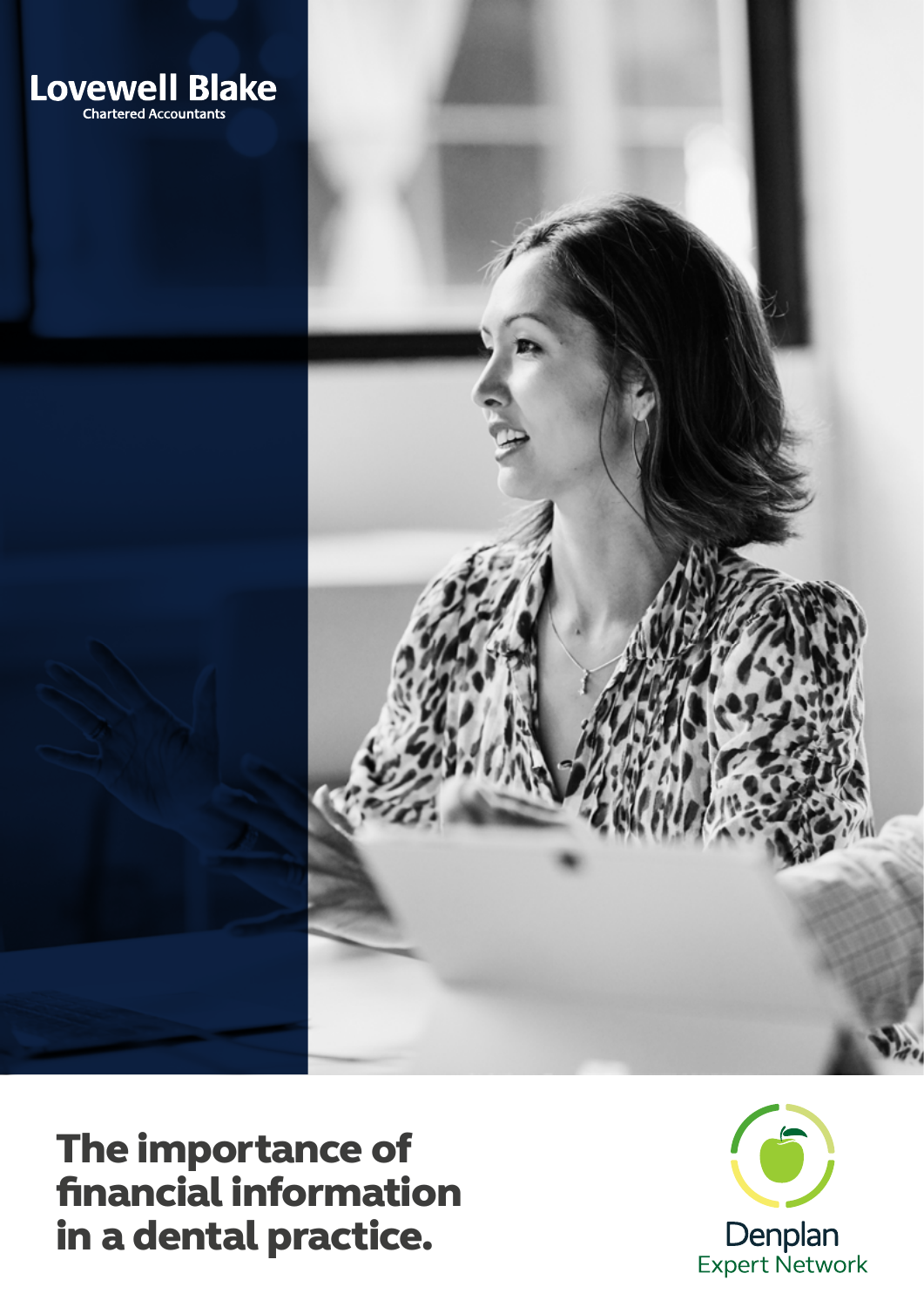

**This article is part of Denplan's Expert Network series.**

**'The importance of financial information in a dental practice' is written by one of Denplan's partner companies, Lovewell Blake, who are a firm of Chartered Accountants and Financial Planners with a specialist team that work exclusively with dental professionals.**

Accurate and timely financial information has never been more important for a thriving dental practice than it is today. The pandemic exposed a stark reality that we must have a sound grip and understanding of cost structures in order to sustain a successful business.

In this article, we give an overview of the financial information needed when running a dental practice and some of the benefits that can come from this. We set out the advantages of using a robust bookkeeping system and discuss ways to reduce the headaches associated with payroll. Finally we take a look at some issues to keep in mind when it comes to pensions.

# The benefits of accurate and timely financial information

Whilst accounting may not be everyone's preferred, or natural skill, most of us appreciate that up-to-date financial information drives better business management. It also makes us more prepared for a variety of possible scenarios. Post-pandemic, this is particularly obvious with some financial requirements becoming more onerous.

Right now for example, if you are thinking of selling your practice, your buyer's lending institution will be looking for more rigorous evidence that your business can return to, and sustain, pre-pandemic income levels.

Understanding your finances can give you a better handle on what your tax bills are likely to be. If you're self-employed, then keeping your financial information up to date and ready at your fingertips for when your accounts and tax returns are prepared, will avoid surprises and lastminute submissions when it comes to your tax bill.

When you have access to appropriate financial information, you can enter the next level of practice analysis. For example you can answer questions like: 'what hourly rate do I need, to provide a level of profit that will sustain me and my business?' You can feed detailed data relating to your private or NHS hours worked in to an hourly rate calculator as set out below and gain a valuable insight into your operation.

| <b>Private Fees or NHS Fees</b>    |              |
|------------------------------------|--------------|
| Number of clinical hours per week  | <b>XXXX</b>  |
| Number of weeks in the year worked | <b>XXXX</b>  |
| Total clinical hours for the year  | <b>EXXXX</b> |
| <b>Required Profit</b>             | <b>EXXXX</b> |
| <b>Hourly rate</b>                 | <b>EXXXX</b> |

#### Example Summary of Hourly Rate Calculator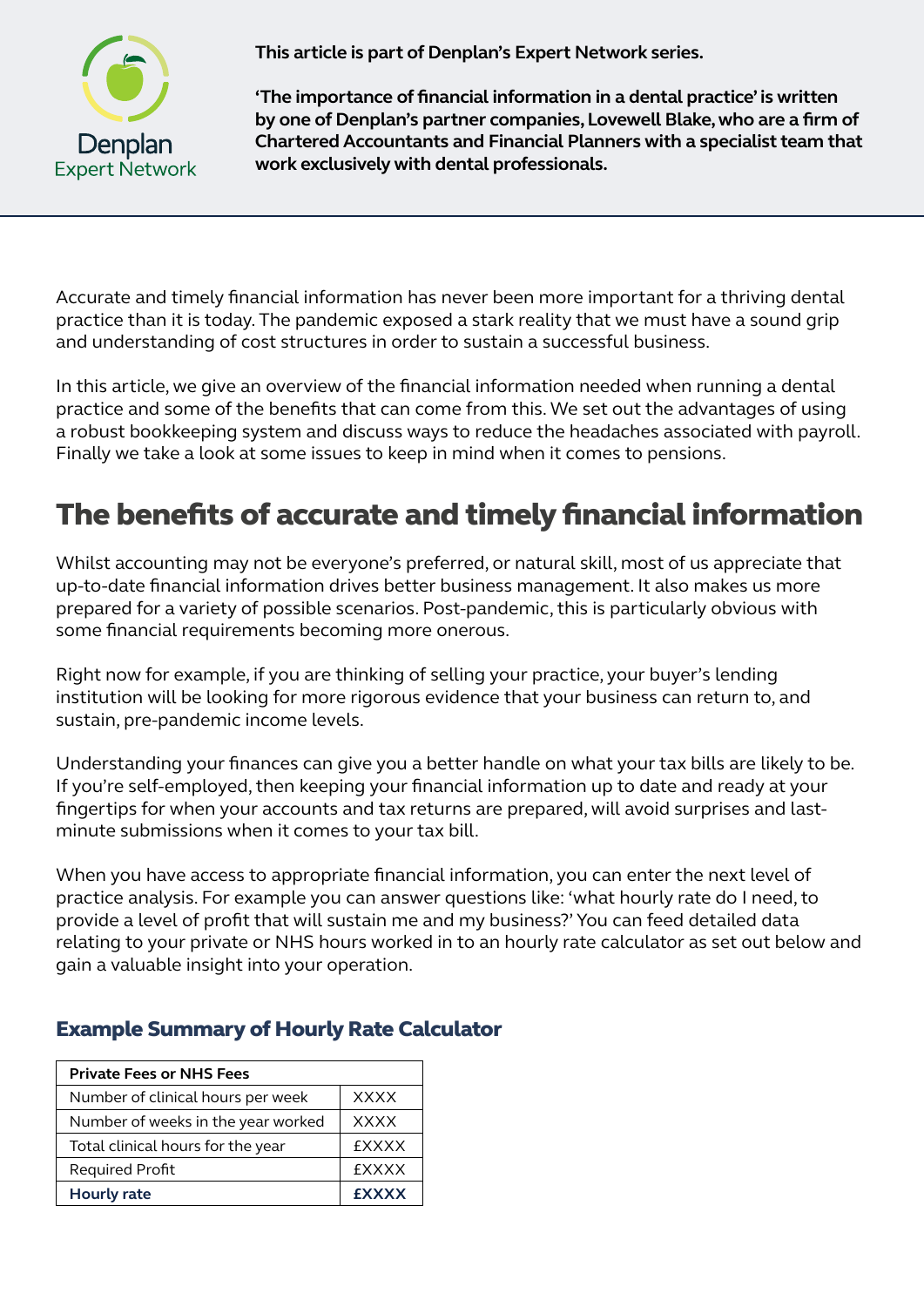## Bookkeeping

As a Principal, it is a fundamental requirement to use a robust bookkeeping system that records and reconciles your financial information. The right system will give you fast and easy access to accurate data that you require to run your business successfully. Most dental practices that we deal with benefit from using **[Xero software](http://www.xero.com/uk)** but there are many other alternatives.

As an Associate in a dental practice, simple spreadsheets may provide a sufficient system as the details of income and expenditure are less complicated. If that is the chosen route, it's important that clear financial records are manually maintained to ensure nothing is missed and all business expenditure is captured.

#### Benefits of using bookkeeping software

A robust software package delivers great benefits and provides meaningful, highly valuable information. The benefits include:

- Bank feeds you can set up feeds from your bank accounts so that transactions are imported securely each working day, giving you a clear cash flow picture
- Invoices you can send online invoices and accept online payments
- Stock you can keep track of stock and analyse value on a daily basis

The more detail we put in, the more benefits we can get from the system. For example an associate's monthly schedule of payment can be easily generated by calculating their total income and expenditure, such as laboratory fees.

If detailed bookkeeping records are maintained, the contribution from each associate and individual surgery towards the profitability of the business can be analysed. This enables you to identify which practice, or associates, are working less optimally in order to try to help them improve their efficiency, for their benefit and that of the wider business.

# Payroll

Real Time Information [RTI] refers to the requirement to process and submit staff pay details to HMRC before your employees can be paid. This means that an up-to-date and accurate payroll system is essential.

How to deal with RTI can depend on the number of employees. HMRC's website is used by business owners who have a small number of employees. Others tend to outsource payroll to one of the many companies offering it as a solution. When deciding how to tackle payroll, your hourly earning rate in the surgery should be considered. If it takes you several stressful hours to operate a monthly payroll, it may be far more valuable to outsource this function and reclaim those surgery-based hours for your patients. There are several payroll providers that can support you.